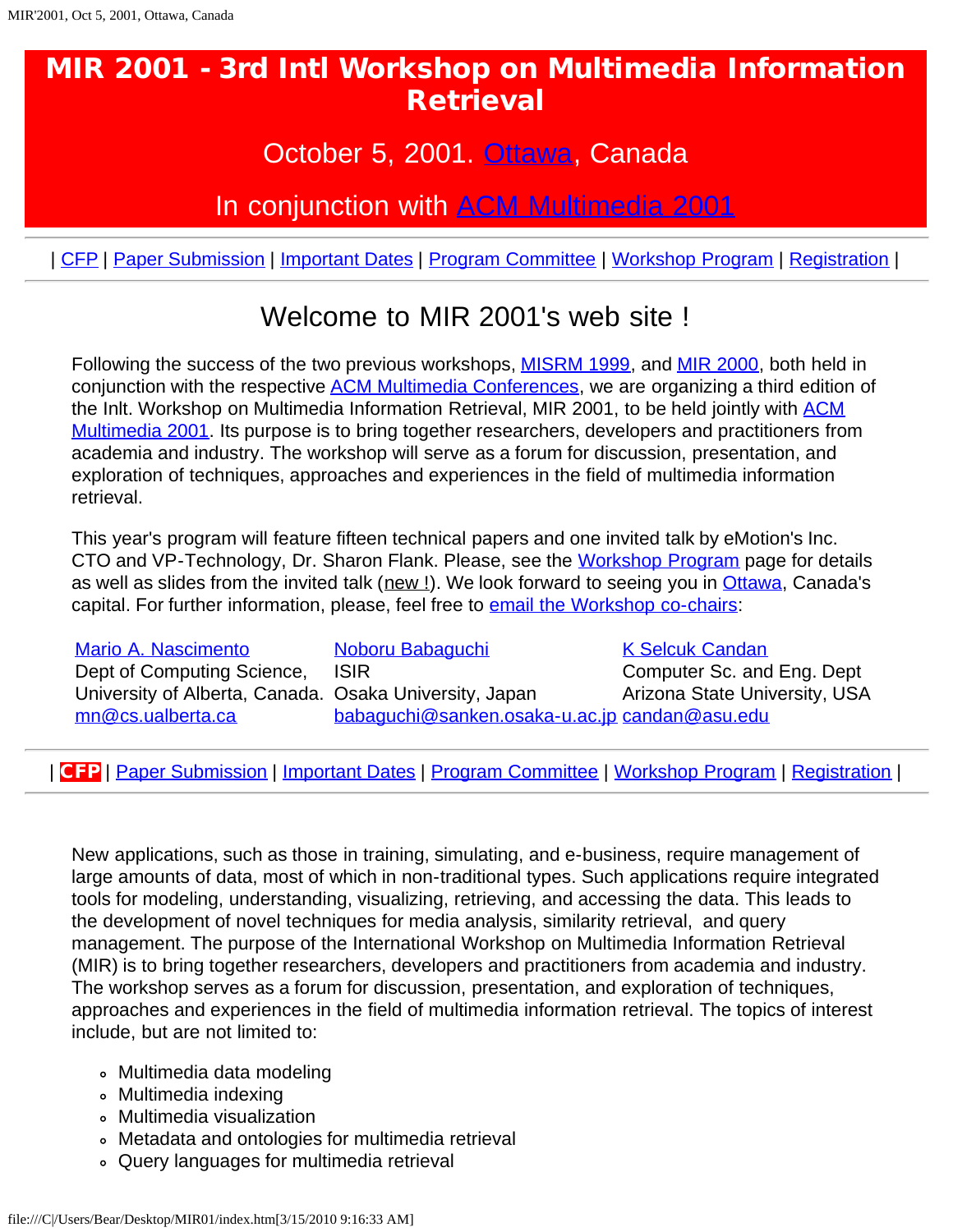- Query processing for multimedia retrieval
- Multimedia and media mining
- Feature/structure extraction and content analysis for multimedia retrieval
- Tools, benchmarks and standards
- User perspective and user modeling for multimedia retrieval
- New media types and new appliations
- Intelligent agents for multimedia indexing and retrieval
- Infrastructure for multimedia retrieval

<span id="page-1-0"></span>| [CFP](#page-0-0) | Paper Submission | [Important Dates](#page-1-1) | [Program Committee](#page-1-2) | [Workshop Program](#page-3-0) | [Registration](javascript:if(confirm() |

The **program committee** solicits condensed research papers describing new results or original ideas related to the [workshop topics](#page-0-0). Electronically submitted papers (in either PDF or PS format) should be in English and not exceed 10 double spaced pages. The first page must include the paper's title, name/affiliation of the author(s) as well as contact information, e.g., addresses, email (required), fax and telephone numbers. Alternatively, authors may also submit papers in the required final four pages [camera-ready format](javascript:if(confirm() required by ACM. Proceedings of the ACM Multimedia 2001 Workshops will be published by ACM Press. Note that ACM requires necessary copyright clearance for all the papers for both printed and electronic version of the proceedings.

Expanded versions of the best accepted papers will be recommended for publication (subject to further reviewing) in an Special Issue of the [Journal of Multimedia Tools and Applications](javascript:if(confirm().

<span id="page-1-1"></span>| [CFP](#page-0-0) | [Paper Submission](#page-1-0) | Important Dates | [Program Committee](#page-1-2) | Preliminary Program | [Registration](javascript:if(confirm() |

| <b>Workshop:</b>                              | <b>October 5</b> |
|-----------------------------------------------|------------------|
| Camera-ready version due:                     | July 16          |
| Notification of acceptance/rejection: June 25 |                  |
| Paper submission :                            | May 01           |

<span id="page-1-2"></span>| [CFP](#page-0-0) | [Paper Submission](#page-1-0) | [Important Dates](#page-1-1) | Program Committee | [Workshop Program](#page-3-0) | [Registration](javascript:if(confirm() |

[Sibel Adali](mailto:sibel@cs.rpi.edu), Rensselaer Polytechnic Institute, USA [Yasuo Ariki,](mailto:ariki@rins.ryukoku.ac.jp) Ryukoku U, Japan [Alberto Del Bimbo,](mailto:delbimbo@dsi.unifi.it) U Florence, Italy [Shahram Ghandeharizadeh,](mailto:shahram@dblab.usc.edu) USC, USA [F. Golshani](mailto:golshani@asu.edu), Arizona State U, USA **[Bill Grosky,](mailto:grosky@cs.wayne.edu) Wayne State U, USA [Ibrahim Kamel](mailto:ibrahim@Research.Panasonic.com), Panasonic Research, USA** [Norio Katayama](mailto:katayama@nii.ac.jp), NII, Japan **[Brigitte Kerherve](mailto:kerherve.brigitte@uqam.ca), U Quebec at Montreal, Canada** [Wolfgang Klas](mailto:Wolfgang.Klas@univie.ac.at), Universität Wien, Austria [Robert Laurini,](mailto:laurini@lisi.insa-lyon.fr) U. C. Bernard Lyon I, France [Mrinal Mandal,](mailto:mandal@ee.ualberta.ca) U of Alberta, Canada [Yannis Manolopoulos,](mailto:manolopo@ucy.ac.cy) Aristotle U Thessaloniki, Greece [Yuichi Nakamura,](mailto:yuichi@esys.tsukuba.ac.jp) U of Tsukuba, Japan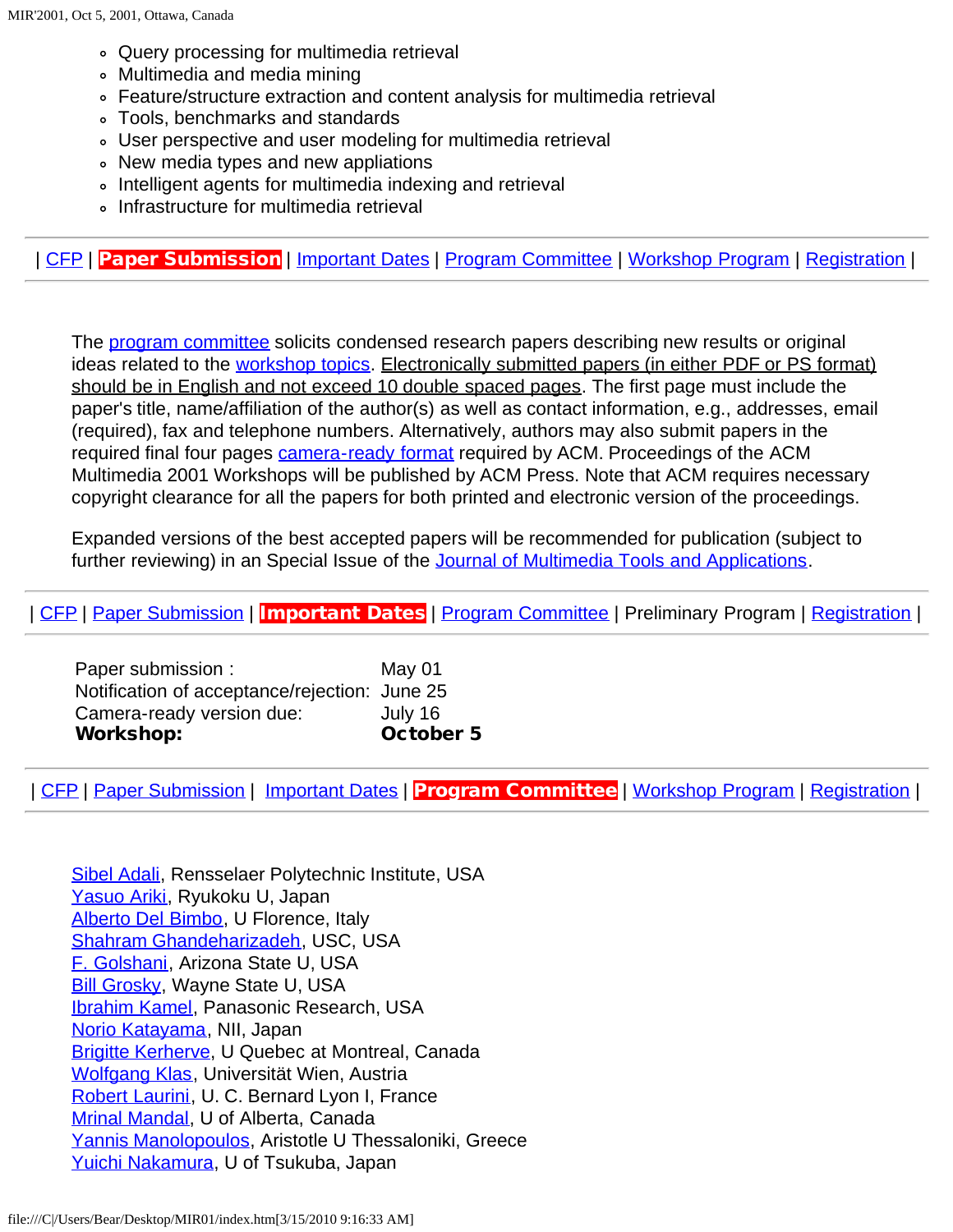[Raymond Ng,](mailto:rng@cs.ubc.ca) UBC, Canada [Vincent Oria,](mailto:oria@homer.njit.edu) NJIT, USA [S. Panchanathan](mailto:panch@asu.edu), Arizona State U, USA [Simone Santini](mailto:ssantini@cs.ucsd.edu), PRAJA, USA [Cyrus Shahabi,](mailto:shahabi@usc.edu) U of Southern California, USA [Shin'ichi Satoh,](mailto:satoh@nii.ac.jp) NII, Japan [Liyanage C De Silva,](mailto:elelcds@nus.edu.sg) NUS, Singapore [John R. Smith](mailto:jrsmith@watson.ibm.com), IBM TJ Watson, USA [Caetano Traina](mailto:caetano@icmc.sc.usp.br), U of Sao Paulo at Sao Carlos, Brazil [Vassilis Tsotras,](mailto:tsotras@cs.ucr.edu) UC Riverside, USA [Clement Yu](mailto:yu@eecs.uic.edu), U of Illinois at Chicago, USA [Osmar R. Zaiane,](mailto:zaiane@cs.ualberta.ca) U of Alberta, Canada [Aidong Zhang](mailto:azhang@cse.buffalo.edu), SUNY Buffallo, USA [Hong-Jiang Zhang,](mailto:hjzhang@microsoft.com) Microsoft, China

| [CFP](#page-0-0) | [Paper Submission](#page-1-0) | [Important Dates](#page-1-1) | [Program Committee](#page-1-2) | [Workshop Program](#page-3-0) | [Registration](javascript:if(confirm() |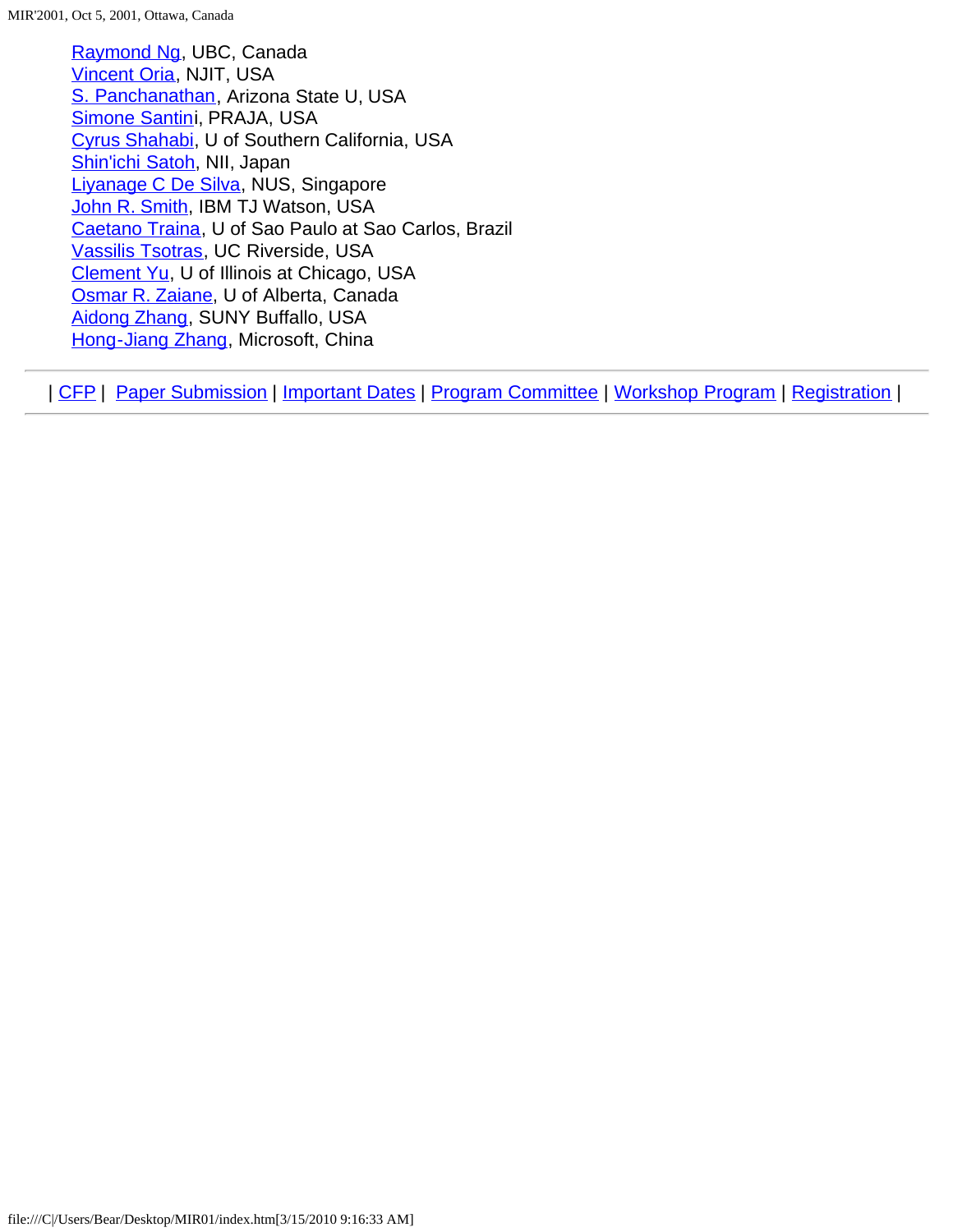## October 5, 2001. [Ottawa,](javascript:if(confirm() Canada

## In conjunction with [ACM Multimedia 2001](javascript:if(confirm()

<span id="page-3-0"></span>| [CFP](#page-3-0) | [Paper Submission](#page-3-0) | [Important Dates](#page-3-0) | [Program Committee](#page-3-0) | Workshop Program | [Registration](javascript:if(confirm() |

#### 08:00-08:10 OPENING SESSION

#### 08:10-09:10 PAPER SESSION I: INDEXING AND SEARCHING (Chair: K. Selcuk Candan)

[Similarity Search in Metric Databases through Hashing](#page-5-0) Claudio Gennaro, Pasquale Savino, Pavel Zezula

[Parallel Traversal of Signature Trees for Fast CBIR](#page-6-0) Aaron Davidson, John Anvik, Mario A. Nascimento

[Spatial Relationship Modeling and Indexing for XML Multimedia Data Retrieval](#page-7-0) Byungwoo Kim, Venu Chakilam, Jong P. Yoon

#### 09:10-10:10 PAPER SESSION II: SEARCHING AND INFORMATION EXTRACTION (Chair: Noburu Babaguchi)

[Alternating Feature Spaces in Relevance Feedback](#page-8-0) Fang Qian, Mingjing Li, Wei-Ying Ma, Fuzong Lin, Bo Zhang

[Multimedia Information Services Enabling: An Architectural Approach](#page-9-0) Erik Boertjes, Willem Jonker, Jeroen Wijnands

[Automatic Location of Text in Video Frames](#page-10-0) Xian-Sheng Hua, Xiang-Rong Chen, Liu Wenyin, Hong-Jiang Zhang

#### 10:10-10:30 COFFEE BREAK

#### 10:30-11:30 PAPER SESSION III: IMAGE RETRIEVAL I (Chair: Henning Mueller)

[A Novel Region-Based Image Retrieval Method Using Relevance Feedback](#page-11-0) Feng Jing, Bo Zhang, Fuzong Lin, Wei-Ying Ma, Hong-Jiang Zhang

[Support Vector Machine Pairwise Classifiers with Error Reduction for Image Classification](#page-12-0) Kingshy Goh, Edward Chang, and Kwang-Ting Cheng

[Shaped-Based Image Retrieval by Spatial Topology Distances](#page-13-0) Hsin-Chang Yang

#### 11:30-12:30 PAPER SESSION IV: IMAGE RETRIEVAL II (Chair: Edward Chang)

[A Statistical Correlation Model for Image Retrieval](#page-14-0) Mingjing Li, Zheng Chen, Liu Wenyin, Hong-Jiang Zhang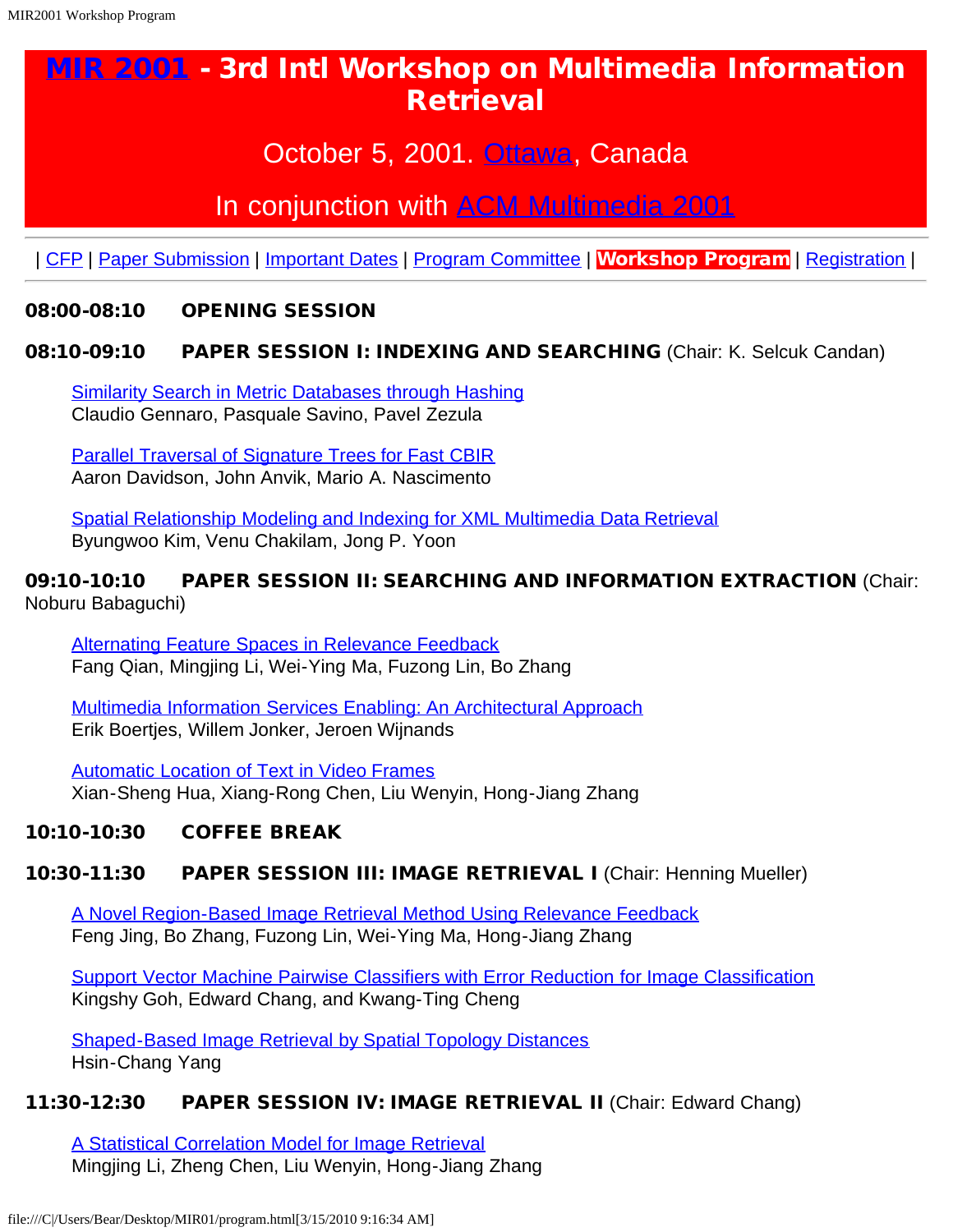[Fast Image Indexing Based On JPEG2000 Packet Header](#page-15-0) Chuping Liu, Mrinal. K. Mandal

[A web-based evaluation system for content-based image retrieval](#page-16-0) Henning Mueller, Wolfgang Mueller, Stephane Marchand-Maillet, David Squire, Thierry Pun

#### 12:30-14:00 LUNCH (on your own)

14:00-15:00 INVITED TALK (Chair: K. Selcuk Candan)

Multimedia IR in Context *(presented slides are available in [.ps.gz](file:///C|/Users/Bear/Desktop/MIR01/flank.ps.gz) and [.pdf.gz](file:///C|/Users/Bear/Desktop/MIR01/flank.pdf.gz) format)* [Dr. Sharon Flank,](javascript:if(confirm() CTO & VP-Technology, [eMotion, Inc.](javascript:if(confirm()

#### 15:00-15:20 COFFEE BREAK

#### 15:20-16:40 PAPER SESSION V: VIDEO RETRIEVAL (Chair: Mario Nascimento)

[Segmentation of Goods Video based on Video Caption](#page-17-0) S.Takao, Y.Ariki and H.Matsumoto

[Feature Extraction and Content Analysis for Sports Videos Annotation](#page-18-0) J. Assfalg, M. Bertini, C. Colombo, A. Del Bimbo

[Detection of Identical Events from Broadcasted Sports Video by Comparing Camera Works](#page-19-0) Yukinobu Yasugi, Noboru Babaguchi, Tadahiro Kitahashi

[An attribute based news video indexing](#page-20-0) Ichiro Ide, Reiko Hamada, Shuichi Sakai, Hidehiko Tanaka

#### 16:40-17:00 CLOSING SESSION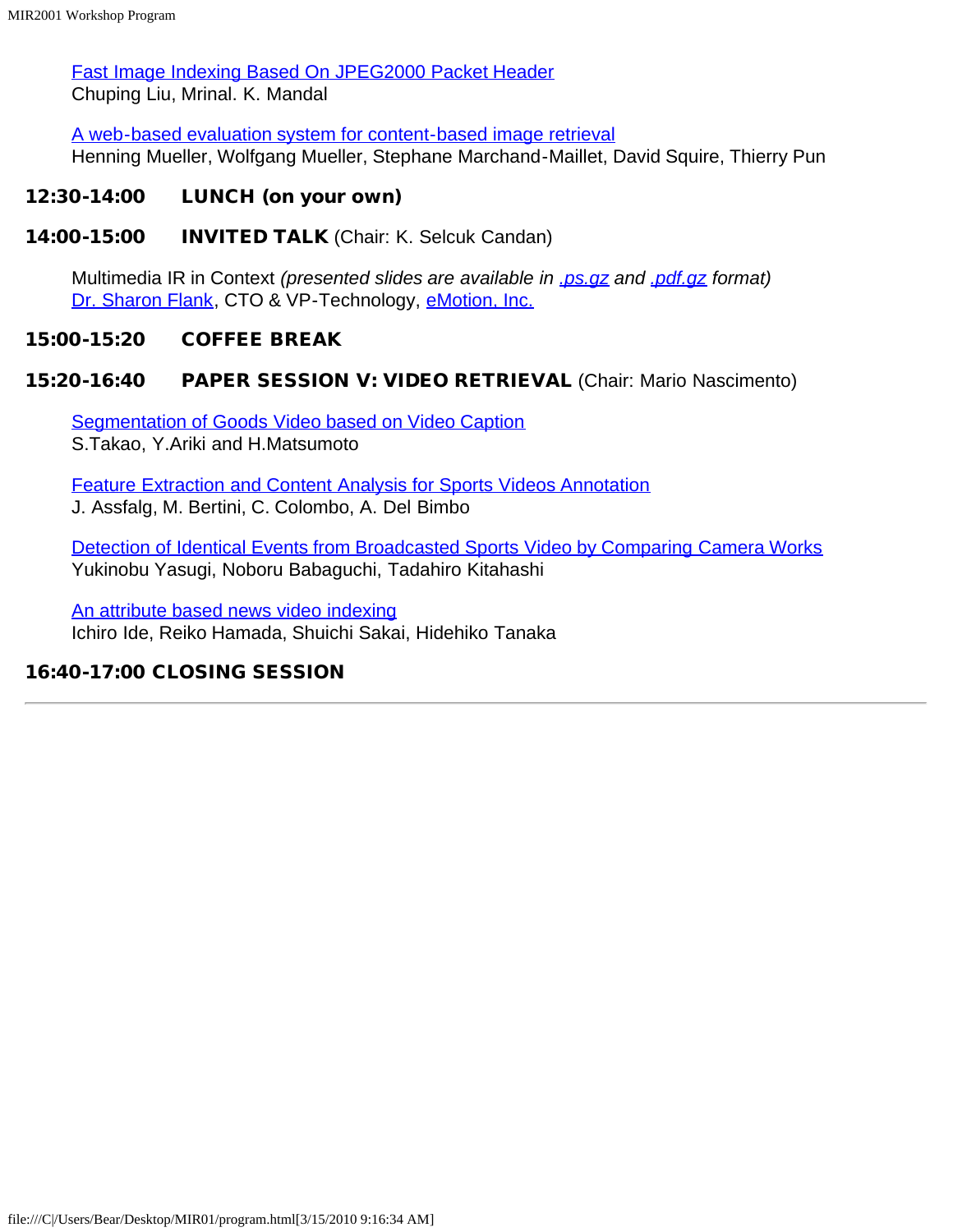October 5, 2001. [Ottawa,](javascript:if(confirm() Canada

In conjunction with [ACM Multimedia 2001](javascript:if(confirm()

## <span id="page-5-0"></span>**Similarity Search in Metric Databases through Hashing**

**Cluadio Gennaro, Pasquale Savino, Pavel Zezula**

**To appear at [3rd Intl Workshop on Multimedia Information Retrieval \(MIR2001\), Ottawa, Canada , October 5,](#page-0-1) [2001](#page-0-1)**

## **Abstract**

A novel access structure for similarity search in metric databases, called Similarity Hashing (SH), is proposed. It is a multi-level hash structure, consisting of search-separable bucket sets on each level. The structure supports easy insertion and bounded search costs, because at most one bucket needs to be accessed at each level for range queries up to a pre-defined value of search radius. At the same time, the number of distance computations is always significantly reduced by use of pre-computed distances obtained at insertion time. Experimental results demonstrate that the performance of SH is superior to the available tree-based structures. Contrary to tree organizations, the SH structure is suitable for distributed and parallel implementations.

| Server START Conference Manager                     |
|-----------------------------------------------------|
| Update Time  22 Jun 2001 at $10:47:48$              |
| Maintainer $\text{Imir2001}$ -admin@cs.ualberta.ca. |

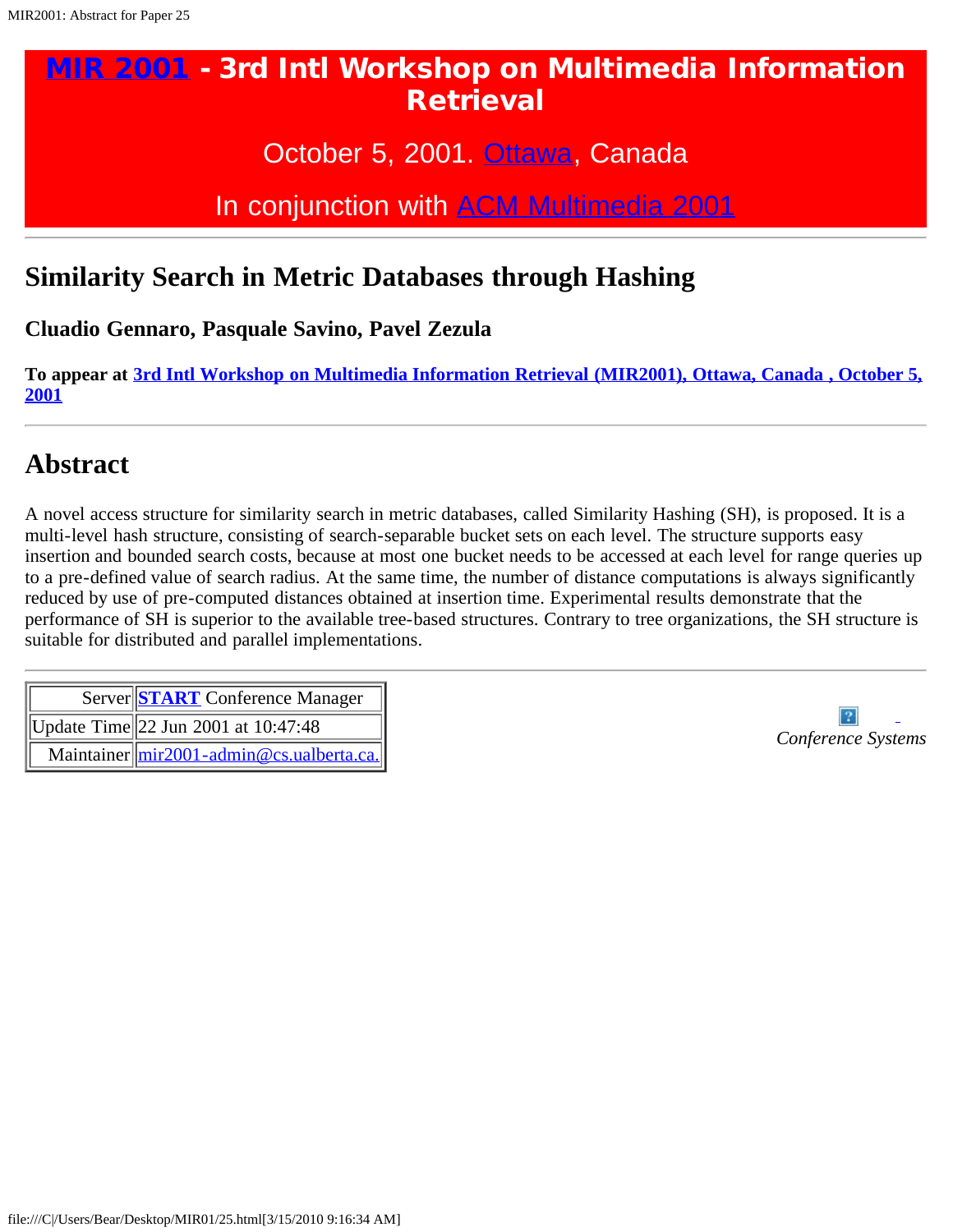October 5, 2001. [Ottawa,](javascript:if(confirm() Canada

In conjunction with [ACM Multimedia 2001](javascript:if(confirm()

## <span id="page-6-0"></span>**Parallel Traversal of Signature Trees for Fast CBIR**

**Aaron Davidson, John Anvik, Mario A. Nascimento**

**To appear at [3rd Intl Workshop on Multimedia Information Retrieval \(MIR2001\), Ottawa, Canada , October 5,](#page-0-1) [2001](#page-0-1)**

## **Abstract**

This paper presents a technique for searching a memory-resident. signature tree (S-tree) in a parallel fashion. Our implementation uses a very compact binary signature for the images' global colour histogram thus allowing the use of main-memory to store and search a reasonably sized image collection. Our results show that our parallel search of an S-tree is able to achieve good speedups; for instance, a 50,000 signature S-tree with a branching factor of 8 searched using 4 processors is 3 times faster than using a single processor.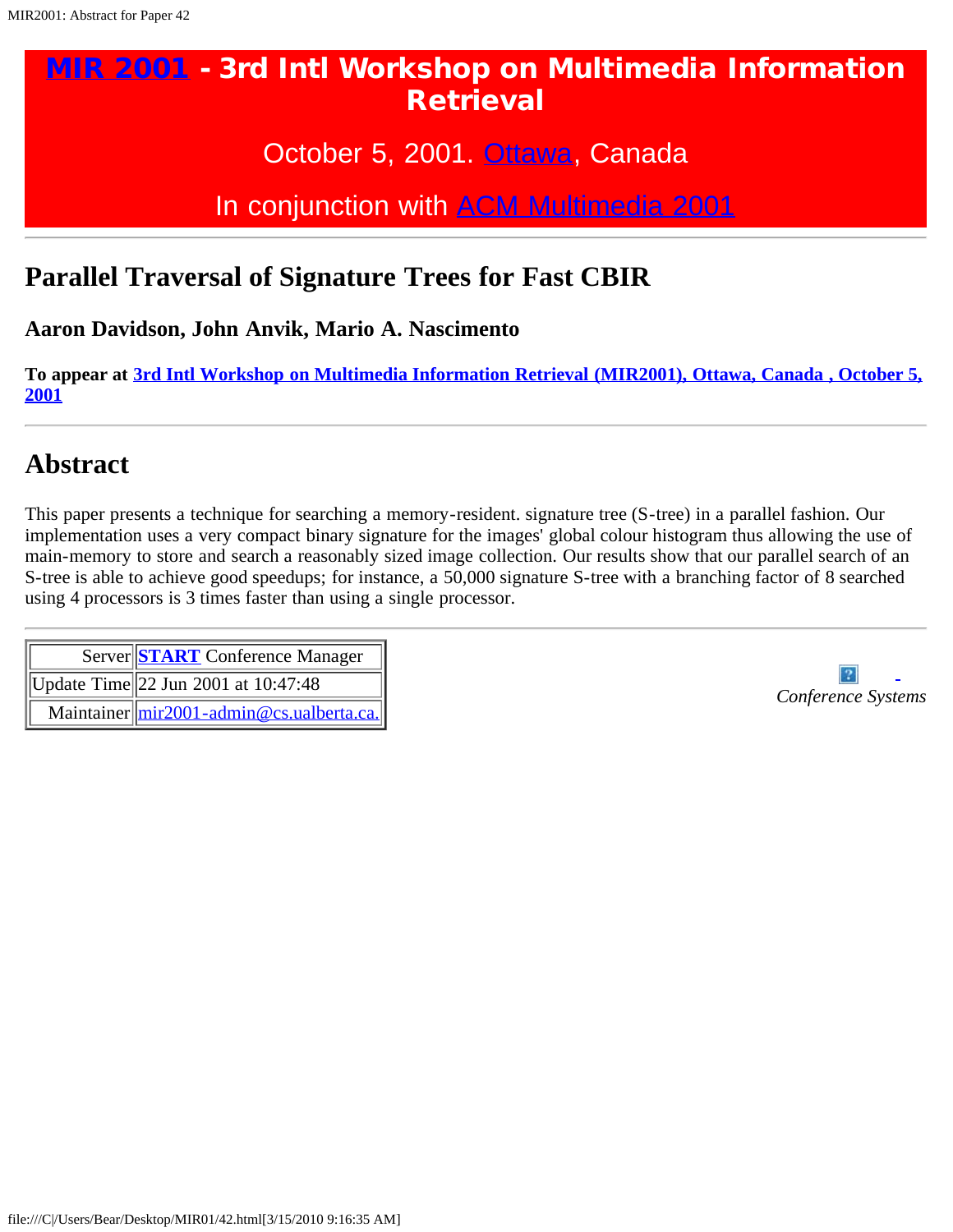October 5, 2001. [Ottawa,](javascript:if(confirm() Canada

In conjunction with [ACM Multimedia 2001](javascript:if(confirm()

## <span id="page-7-0"></span>**Spatial Relationship Modeling and Indexing for XML Multimedia Data Retrieval**

**Byungwoo Kim, Venu Chakilam, Jong P. Yoon**

**To appear at [3rd Intl Workshop on Multimedia Information Retrieval \(MIR2001\), Ottawa, Canada , October 5,](#page-0-1) [2001](#page-0-1)**

## **Abstract**

Multimedia information becomes available from many sources around the world exponentially; many people would like to use this information for various purposes, making the multi media databases to be accessed by many users. This challenging situation led to the need for a solution that quickly and efficiently searches for and/or filters various types of multimedia information of user interest. MPEG-7 is a multimedia content description standard that describes multimedia contents so users can search, browse, and retrieve the contents more efficiently and effectively than they could using today¡¯s leading text-based search engines. The significance of spatial relationships has been pointed out by a number of researchers in spatial and image databases. Spatial relationship representations used by GIS (Geographic Information System) community are not enough to express image contents because they lack the expressive power. Therefore we propose the new improved spatial relationships that are suitable for expressing contents of images. In order to retrieve the desired multimedia contents, we have to search the appropriate Description Schemes (DSs) that describes structure and semantics of the multimedia data. MPEG-7 does not describe any indexing mechanism of those DSs. We may need some indexing mechanism in order to make it fast and efficient retrieval.

|  | Server START Conference Manager                      |
|--|------------------------------------------------------|
|  | Update Time  22 Jun 2001 at $10:47:48$               |
|  | Maintainer $\text{Imir2001}$ -admin @cs.ualberta.ca. |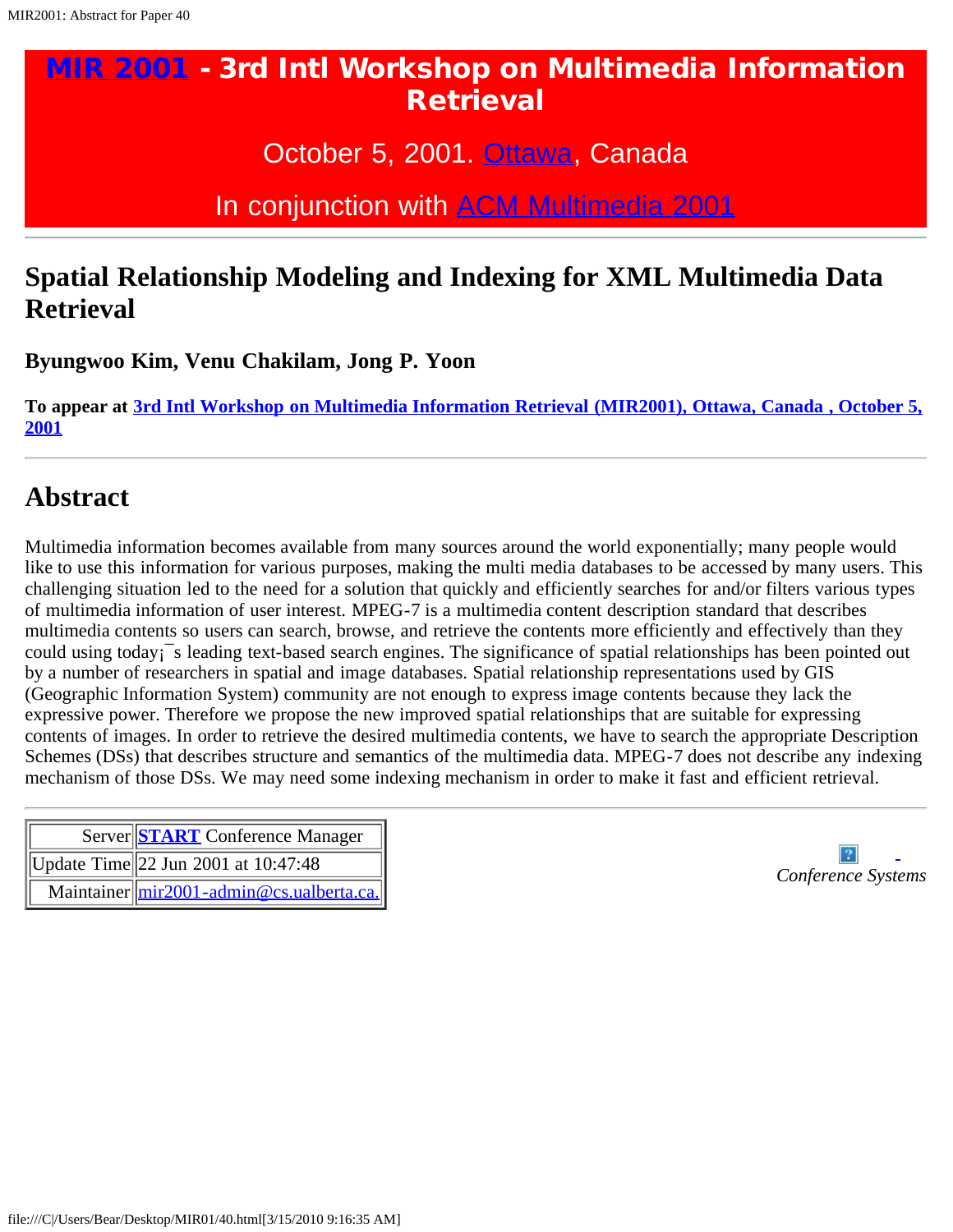October 5, 2001. [Ottawa,](javascript:if(confirm() Canada

In conjunction with [ACM Multimedia 2001](javascript:if(confirm()

#### <span id="page-8-0"></span>**Alternating Feature Spaces in Relevance Feedback**

**Fang Qian, Mingjing Li, Wei-Ying Ma, Fuzong Lin, Bo Zhang**

**To appear at [3rd Intl Workshop on Multimedia Information Retrieval \(MIR2001\), Ottawa, Canada , October 5,](#page-0-1) [2001](#page-0-1)**

### **Abstract**

Image retrieval using relevance feedback can be considered a classification process. In practice, the generalization of classifier is often constrained by the insufficiency of training samples. In this paper, we propose a novel relevance feedback approach capable of collecting more representative samples. Image labeling and classifier training are conducted in two complementary image feature spaces. The complementarities between feature spaces are also studied. Our experimental result based on 10,000 images indicates that the proposed approach significantly improves image retrieval performance.

| Server START Conference Manager                     |
|-----------------------------------------------------|
| Update Time  22 Jun 2001 at $10:47:48$              |
| Maintainer $\text{Imir2001}$ -admin@cs.ualberta.ca. |

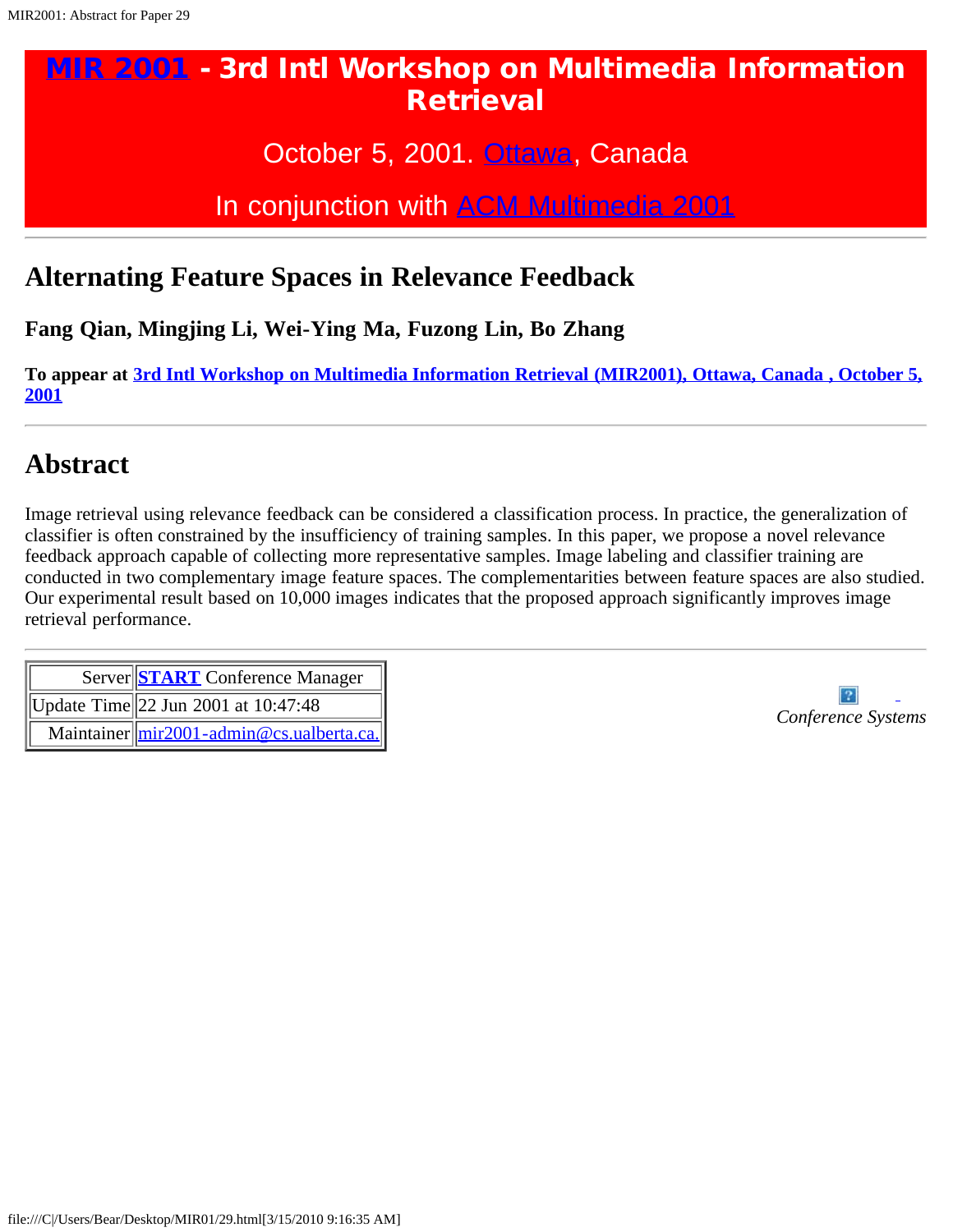October 5, 2001. [Ottawa,](javascript:if(confirm() Canada

In conjunction with [ACM Multimedia 2001](javascript:if(confirm()

## <span id="page-9-0"></span>**Multimedia Information Services Enabling: An Architectural Approach**

**Erik Boertjes Willem Jonker Jeroen Wijnands**

**To appear at [3rd Intl Workshop on Multimedia Information Retrieval \(MIR2001\), Ottawa, Canada , October 5,](#page-0-1) [2001](#page-0-1)**

## **Abstract**

This paper presents a scaleable and extendable architecture consisting of the essential building blocks for multimedia information services. It provides building blocks for multimedia transport, storage, retrieval, filtering, and presentation, together with their interdependencies. After presenting the overall architecture, we focus in more detail on the 3-level modeling and querying of multimedia data. Emphasis is placed on the support for a wide variety of modeling and querying techniques in the context of a coherent architecture. The description of the architecture is followed by a description of a possible implementation of the architecture focussing on specific modeling and querying techniques. Finally, the use of the architectural components in a number of example multimedia information retrieval services is shown.

| Server START Conference Manager<br>  Update Time  22 Jun 2001 at $10:47:48$ |
|-----------------------------------------------------------------------------|
| Maintainer $\text{Imir2001}$ -admin@cs.ualberta.ca.                         |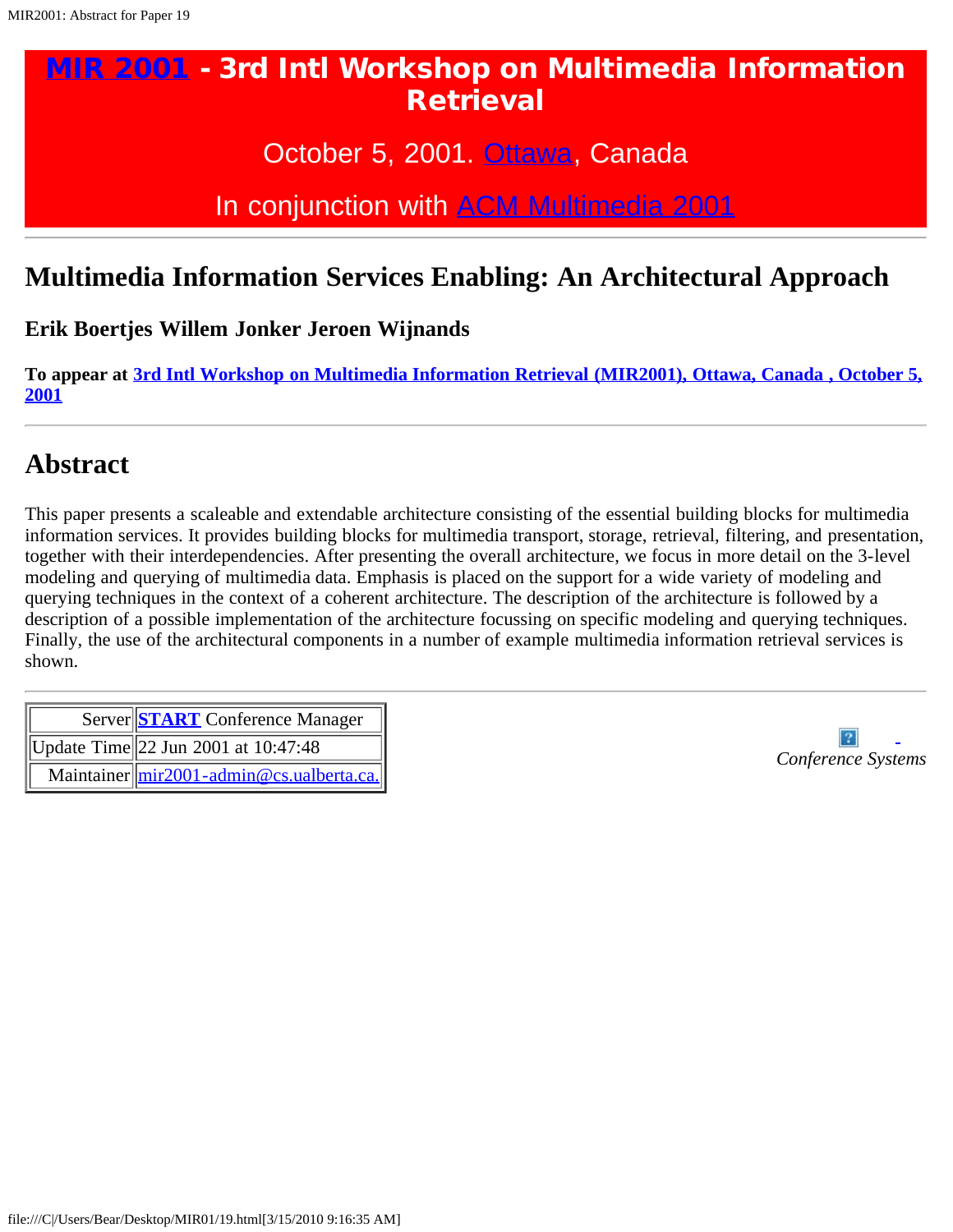## October 5, 2001. [Ottawa,](javascript:if(confirm() Canada

## In conjunction with [ACM Multimedia 2001](javascript:if(confirm()

## <span id="page-10-0"></span>**AUTOMATIC LOCATION OF TEXT IN VIDEO FRAMES**

**Xian-Sheng Hua, Xiang-Rong Chen, Liu Wenyin, Hong-Jiang Zhang**

**To appear at [3rd Intl Workshop on Multimedia Information Retrieval \(MIR2001\), Ottawa, Canada , October 5,](#page-0-1) [2001](#page-0-1)**

## **Abstract**

A new automatic text location approach for videos is proposed. First of all, the corner points of the selected video frames are detected. After deleting some isolate corners, we merge the remaining corners to form candidate text regions. The regions are then decomposed vertically and horizontally using edge maps of the video frames to get candidate text lines. Finally, a text box verification step based on the features derived from edge maps is taken to significantly reduce false alarms. Experimental results show that the new text location scheme proposed in this paper is accurate.

| Server START Conference Manager                     |                    |
|-----------------------------------------------------|--------------------|
| Update Time  22 Jun 2001 at $10:47:48$              | Conference Systems |
| Maintainer $\text{Imir2001}$ -admin@cs.ualberta.ca. |                    |

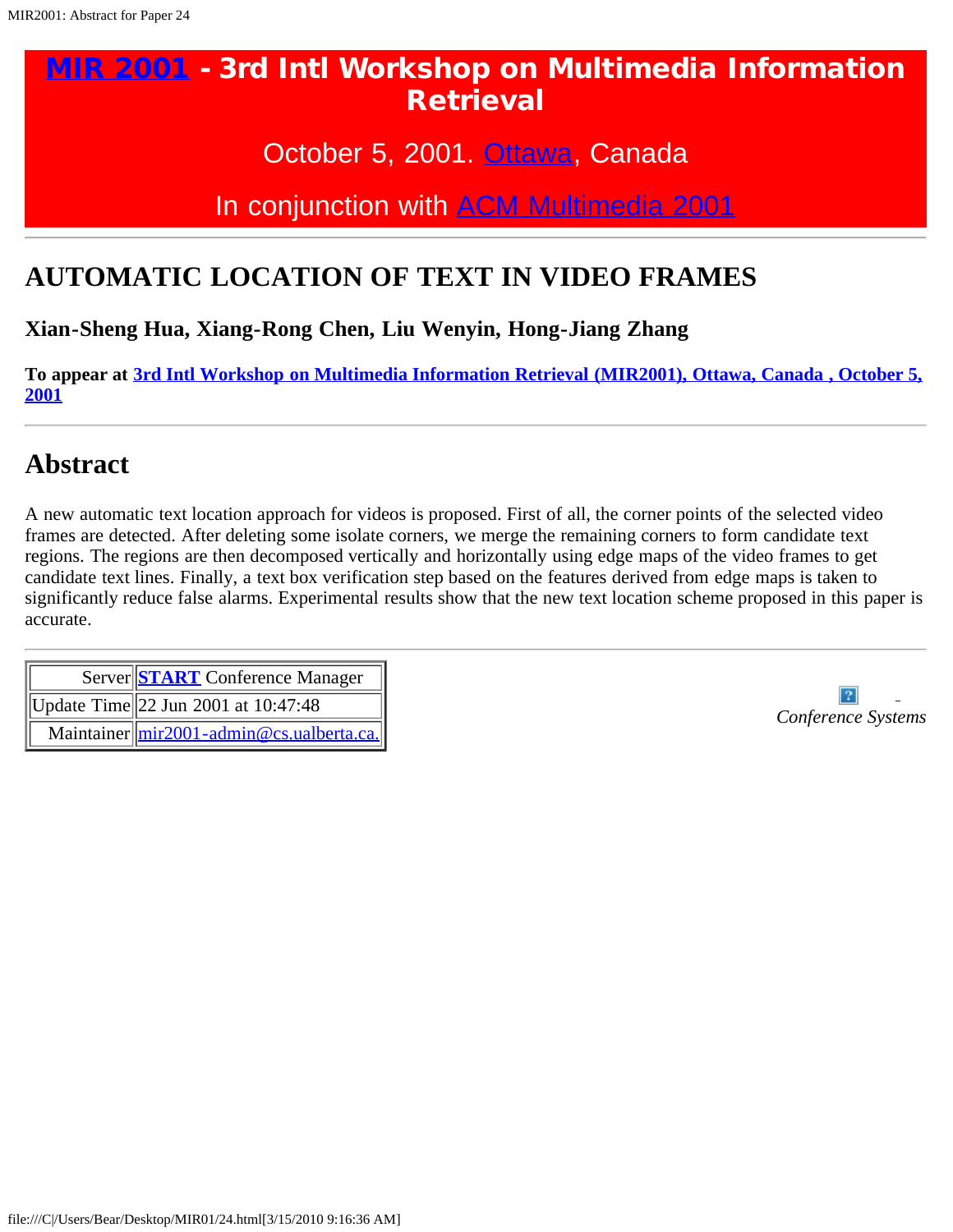October 5, 2001. [Ottawa,](javascript:if(confirm() Canada

In conjunction with [ACM Multimedia 2001](javascript:if(confirm()

### <span id="page-11-0"></span>**A Novel Region-Based Image Retrieval Method Using Relevance Feedback**

**Feng Jing, Bo Zhang, Fuzong Lin, Wei-Ying Ma, Hong-Jiang Zhang**

**To appear at [3rd Intl Workshop on Multimedia Information Retrieval \(MIR2001\), Ottawa, Canada , October 5,](#page-0-1) [2001](#page-0-1)**

#### **Abstract**

Content-based image retrieval using region segmentation has been an active research area in the past few years. Contrasting to traditional approaches, which compute only global features of images, the region-based methods extract features of the segmented regions and perform similarity comparisons at the granularity of region. In this paper, we propose a novel region-based retrieval method, Self-Learned Region Importance (SLRI). In this method, image similarity measure is based on the region importance learned from users<sup>1</sup> feedback. The region importance that coincides with human perception can not only be used in a query session, but also be memorized and cumulated for future queries. Experimental results on a database of about 8,600 general-purposed images show the effectiveness of our method.

| Server START Conference Manager<br>  Update Time  22 Jun 2001 at $10:47:48$ |
|-----------------------------------------------------------------------------|
| Maintainer $\text{Imir2001}$ -admin @cs.ualberta.ca.                        |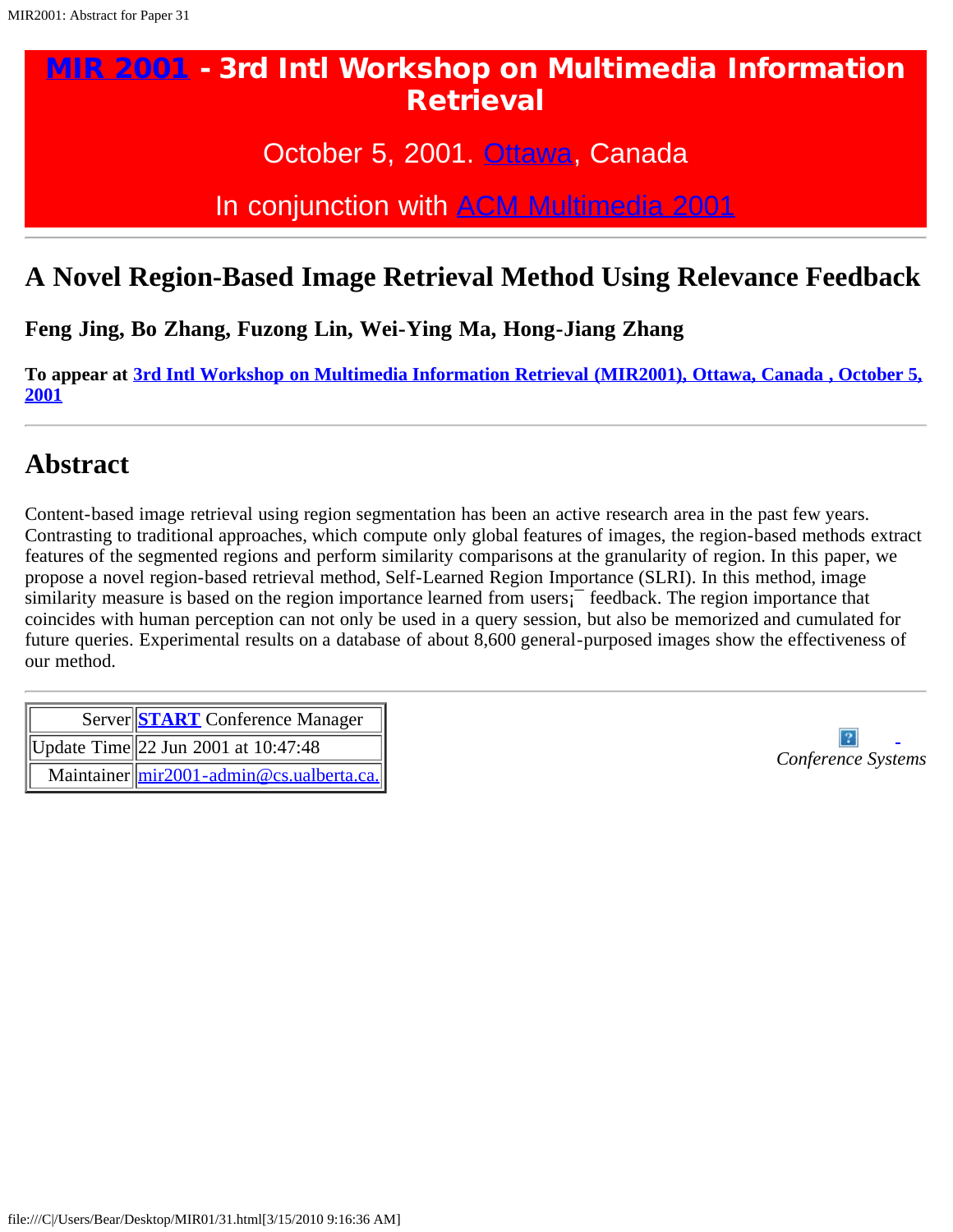October 5, 2001. [Ottawa,](javascript:if(confirm() Canada

In conjunction with [ACM Multimedia 2001](javascript:if(confirm()

## <span id="page-12-0"></span>**Support Vector Machine Pairwise Classifiers with Error Reduction for Image Classification**

**Kingshy Goh, Edward Chang, and Kwang-Ting Cheng**

**To appear at [3rd Intl Workshop on Multimedia Information Retrieval \(MIR2001\), Ottawa, Canada , October 5,](#page-0-1) [2001](#page-0-1)**

## **Abstract**

In this paper we study how Support Vector Machines (SVMs) can be applied to image classification. To enhance classification accuracy, we normalize SVM margins and apply variance reduction techniques to SVM pairwise classification results. From empirical study on a fifteen-category diversified image set, we show that combining SVMs and variance reduction is an effective approach for image classification. This study is a critical step for our on-going effort on the development of a comprehensive approach, closely adapted to SVMs, to image classification.

| Server START Conference Manager                     |
|-----------------------------------------------------|
| Update Time  22 Jun 2001 at $10:47:48$              |
| Maintainer $\text{Imir2001}$ -admin@cs.ualberta.ca. |

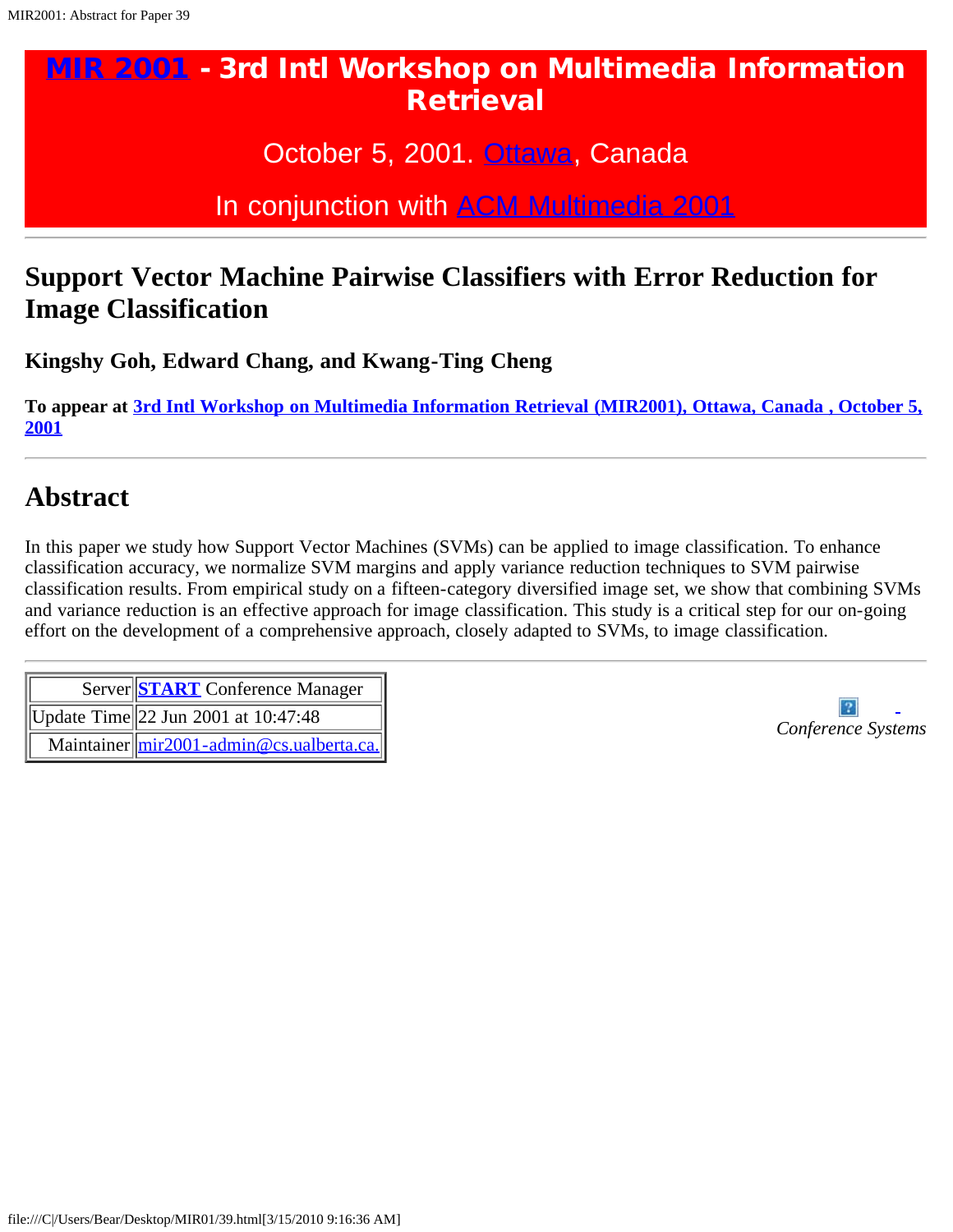October 5, 2001. [Ottawa,](javascript:if(confirm() Canada

In conjunction with [ACM Multimedia 2001](javascript:if(confirm()

## <span id="page-13-0"></span>**Shaped-Based Image Retrieval by Spatial Topology Distances**

#### **Hsin-Chang Yang**

**To appear at [3rd Intl Workshop on Multimedia Information Retrieval \(MIR2001\), Ottawa, Canada , October 5,](#page-0-1) [2001](#page-0-1)**

## **Abstract**

Shape-based image retrieval is achieved by measuring the spatial topology distance between the input image and each template image in the database. The contour of an object in the input image is regularly sampled as feature points which are matched to those of a template image by a pseudo elastic matching process. The elastic matching is achieved by performing the self-organizing map algorithm on the network which is constructed by distributing neurons to feature locations of the template image. The spatial topology distance is measured by the degree of distortion of the template pattern before and after elastic matching. We tested the method on the Columbia Object Image Library database. Preliminary experiments suggested promising result by our approach.

| Server START Conference Manager                      |
|------------------------------------------------------|
| Update Time  22 Jun 2001 at $10:47:48$               |
| Maintainer $\text{Imir2001}$ -admin @cs.ualberta.ca. |

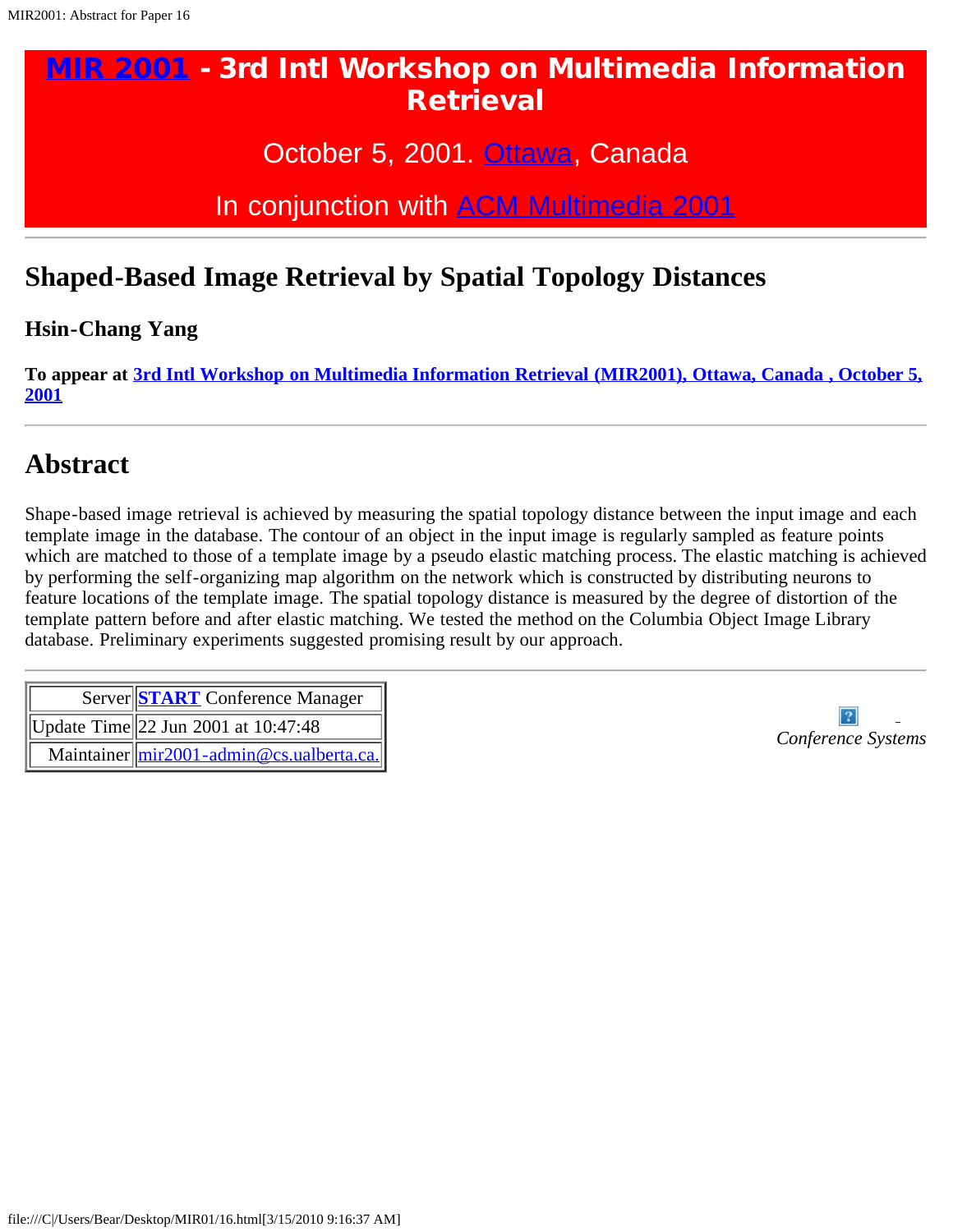October 5, 2001. [Ottawa,](javascript:if(confirm() Canada

In conjunction with [ACM Multimedia 2001](javascript:if(confirm()

## <span id="page-14-0"></span>**A Statistical Correlation Model for Image Retrieval**

**Mingjing Li, Zheng Chen, Liu Wenyin, Hong-Jiang Zhang**

**To appear at [3rd Intl Workshop on Multimedia Information Retrieval \(MIR2001\), Ottawa, Canada , October 5,](#page-0-1) [2001](#page-0-1)**

## **Abstract**

A bigram correlation model for image retrieval is proposed, which captures the semantic relationships among images in a database from simple statistics of users¡¯ relevance feedback information. It is used in the post-processing of image retrieval results such that more semantically related images are returned to the user. The algorithm is easy to implement and can be efficiently integrated into an image retrieval system to help improve the retrieval performance. Preliminary experimental results on a database of 100,000 images are very promising.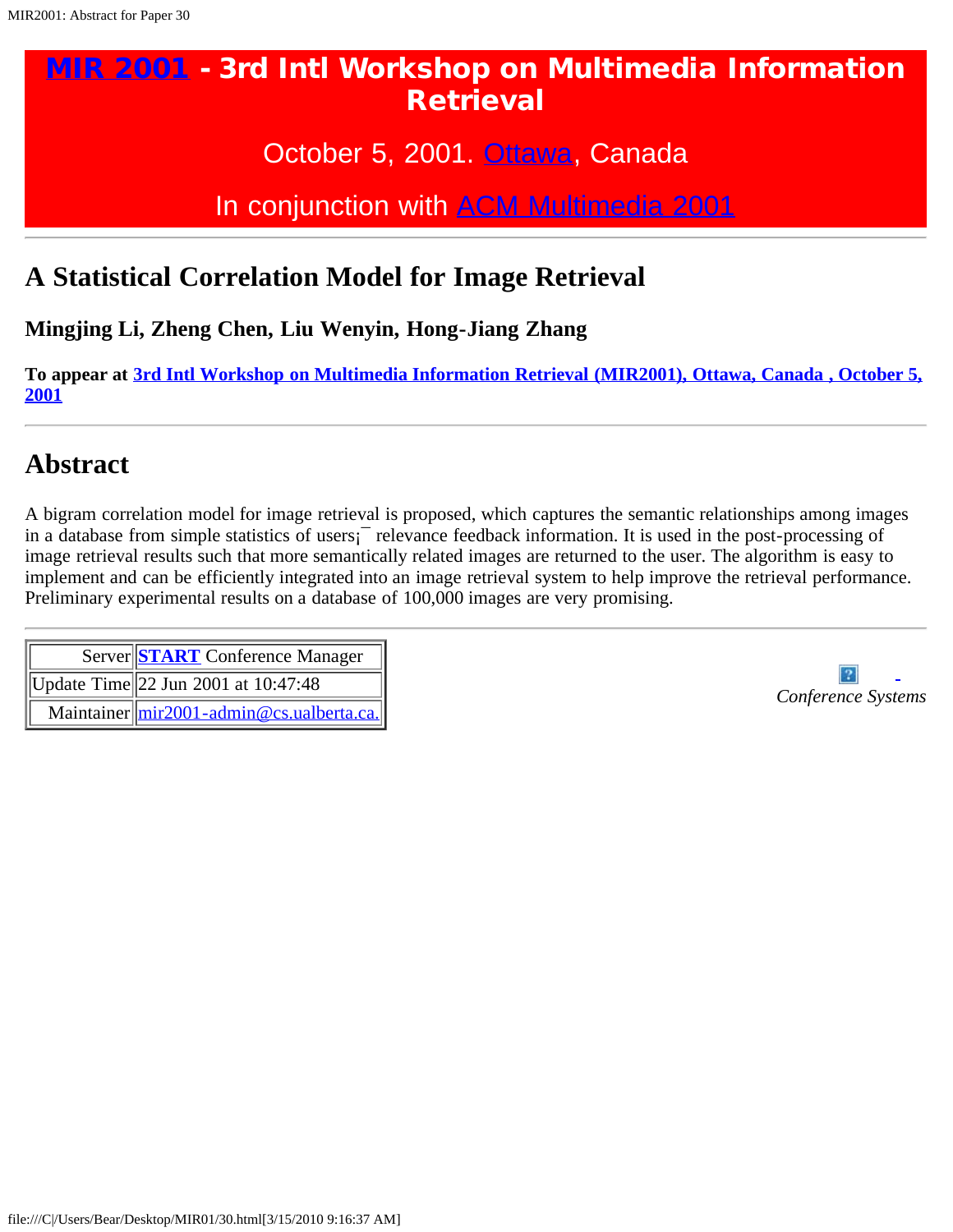October 5, 2001. [Ottawa,](javascript:if(confirm() Canada

In conjunction with [ACM Multimedia 2001](javascript:if(confirm()

## <span id="page-15-0"></span>**Fast Image Indexing Based On JPEG2000 Packet Header**

**Chuping Liu, Mrinal.K.Mandal**

**To appear at [3rd Intl Workshop on Multimedia Information Retrieval \(MIR2001\), Ottawa, Canada , October 5,](#page-0-1) [2001](#page-0-1)**

### **Abstract**

The application of images and video has increased significantly in recent years. It is crucial to develop indexing techniques for searching images and video based on their content. Due to the lower computational complexity, compressed domain indexing techniques are becoming popular. Among the compression techniques, discrete-wavelettransform based techniques have become popular because of its excellent energy compaction and multi-resolution capability, and has been adopted in the JPEG2000 image compression standard. In this paper, an efficient indexing scheme in the JPEG2000 framework is proposed. Here, the information on the numbers of bit-planes in code-blocks will be directly extracted from the packet header of a JPEG2000 compressed image without decompressing the bitstream. A vector comprising variances and means of a few bit-planes of the code-blocks is used as the image index. Image retrieval is performed by matching the index of the query and candidate images from the database. Experimental results show that the proposed scheme provides a good indexing performance.

| Server START Conference Manager                     |                    |  |  |  |  |
|-----------------------------------------------------|--------------------|--|--|--|--|
| Update Time  22 Jun 2001 at $10:47:48$              | Conference Systems |  |  |  |  |
| Maintainer $\text{Imir2001}$ -admin@cs.ualberta.ca. |                    |  |  |  |  |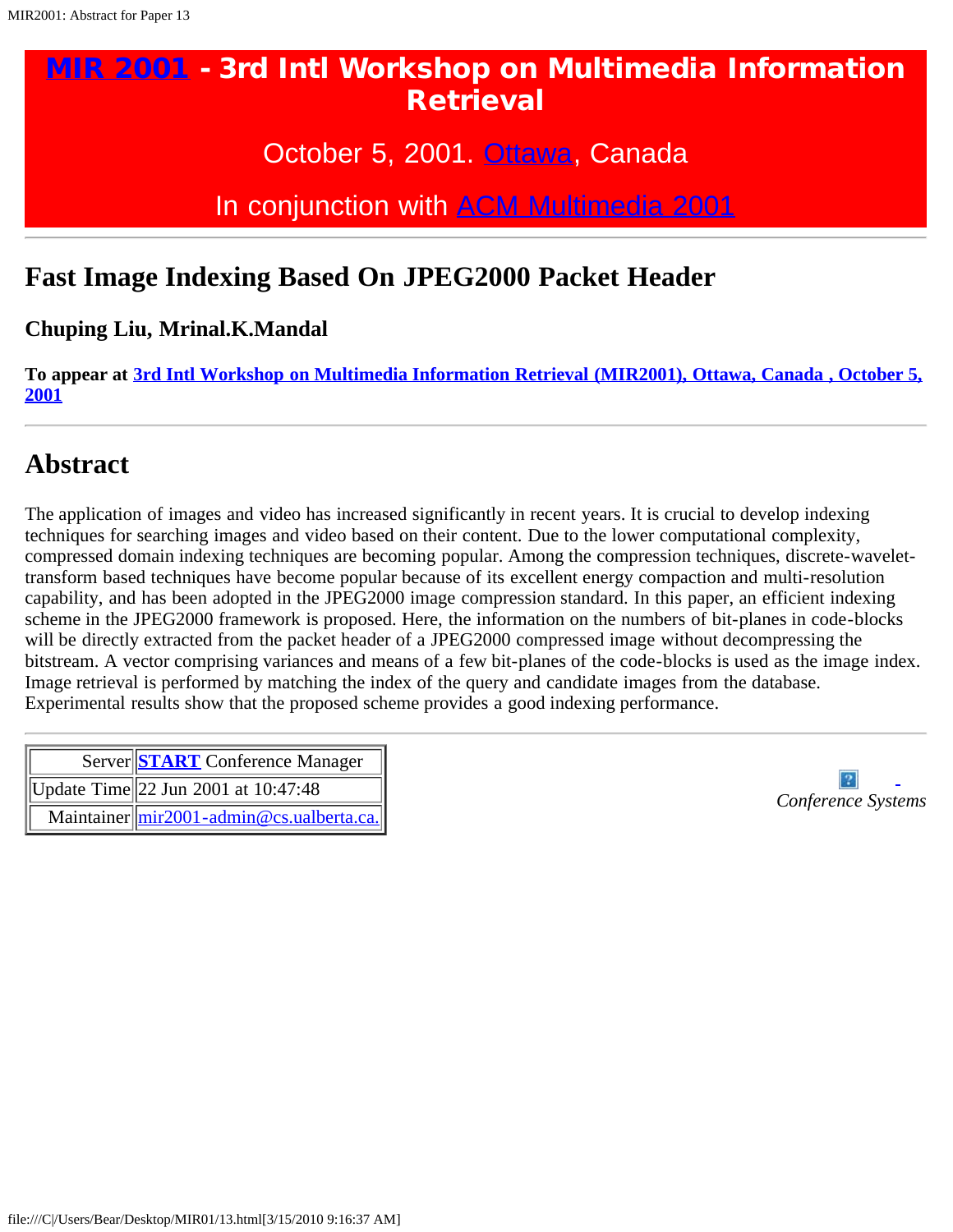October 5, 2001. [Ottawa,](javascript:if(confirm() Canada

In conjunction with [ACM Multimedia 2001](javascript:if(confirm()

#### <span id="page-16-0"></span>**A web-based evaluation system for content-based image retrieval**

**Henning Mueller, Wolfgang Mueller, Stephane Marchand-Maillet, David Squire, Thierry Pun**

**To appear at [3rd Intl Workshop on Multimedia Information Retrieval \(MIR2001\), Ottawa, Canada , October 5,](#page-0-1) [2001](#page-0-1)**

## **Abstract**

This papers describes a benchmark test for content-based image retrieval systems (CBIRSs) with the query by example (QBE) query paradigm. This benchmark is accessible via the Internet and thus allows to evaluate any image retrieval system which is compliant with the Multimedia Markup Language (MRML) for query formulation and result transmission. Thus it allows a quick and easy comparison between different features and algorithms for CBIRSs. The benchmark is not only based on a standardized communication protocol to do the communication between the benchmark server and the benchmarked system, but it also uses a freely downloadable image database for the evaluation to make the results reproducible. A CBIR system that uses MRML and other components to develop MRML-based applications can be downloaded free of charge as well. The evaluation is based on several queries and known relevance sets for these queries. Several answer sets for the same query image are possible if user judgments of several users exist, thus almost any sort of user judgment can be incorporated into the system. The final results are averaged over all the queries. The evaluation of several steps of relevance feedback based on the collected relevance judgments is also included into the benchmark. The performance of relevance feedback is often regarded to be even more important than the performance in the first query step because only with relevance feedback the adaptation of the system to the users subjective goal can be measured. For the evaluation of a system with relevance feedback, the same evaluation measures are used on the query results as for the first query step.

|  | Server START Conference Manager                           |
|--|-----------------------------------------------------------|
|  | Update Time  22 Jun 2001 at $10:47:48$                    |
|  | Maintainer $\lim_{z \to 0} 2001$ - admin @cs.ualberta.ca. |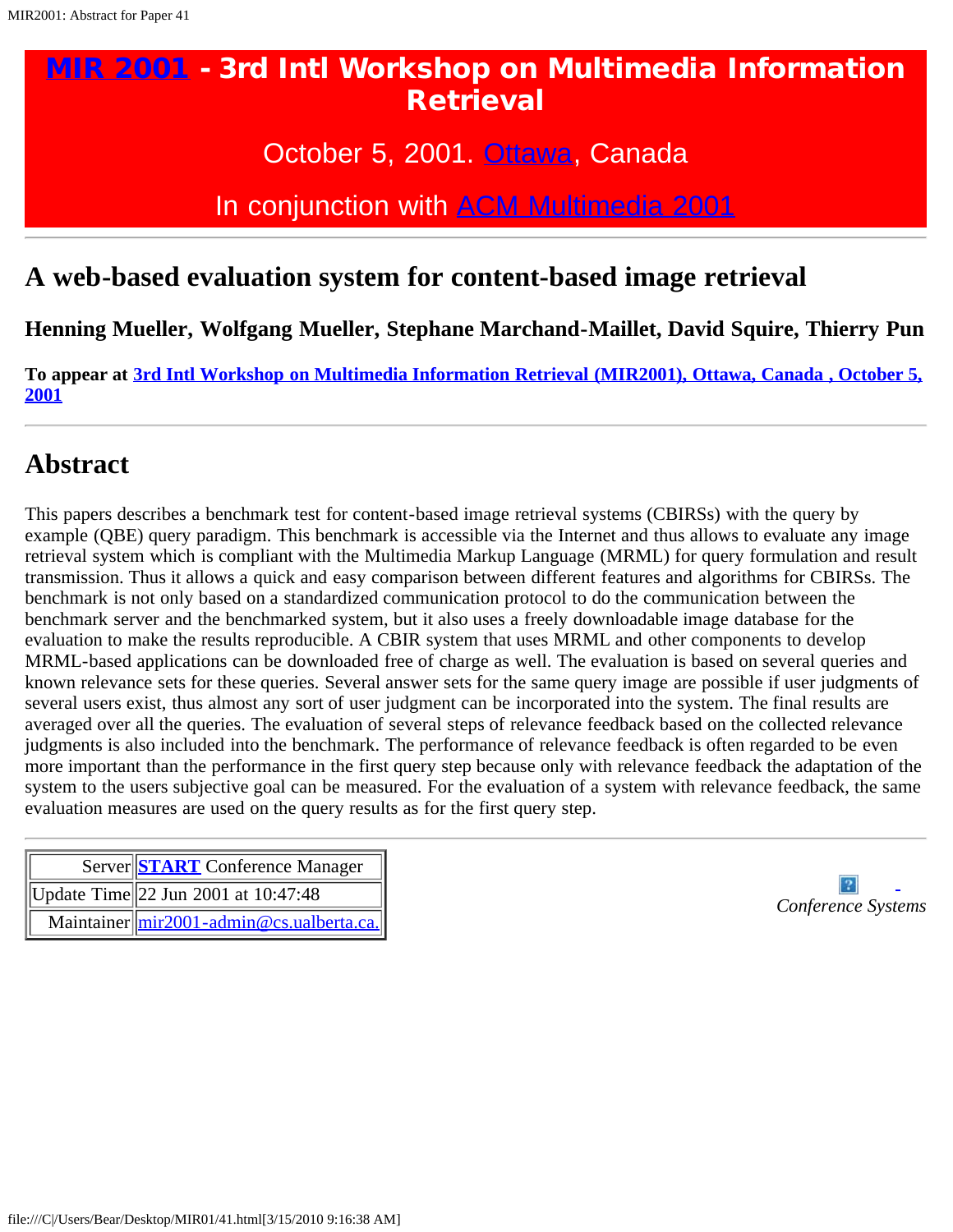October 5, 2001. [Ottawa,](javascript:if(confirm() Canada

In conjunction with [ACM Multimedia 2001](javascript:if(confirm()

### <span id="page-17-0"></span>**Segmentation of Goods Video based on Video Caption**

**S.Takao, Y.Ariki and H.Matsumoto**

**To appear at [3rd Intl Workshop on Multimedia Information Retrieval \(MIR2001\), Ottawa, Canada , October 5,](#page-0-1) [2001](#page-0-1)**

## **Abstract**

In industrial markets, many commercial goods are produced every day and their catalog videos are also produced in a digital fashion to advertise them. However the goods catalogs have been kept so far on the analogue video such as VHS so that it is still difficult to retrieve from the analogue video the exact video segment of the commercial goods which users are interested in. To solve this problem, it is required to digitize the analogue videos of the goods catalog and segment them into individual goods section. The purpose of this study is to perform this segmentation of goods catalog video into individual goods section and to make it feasible to retrieve the segmented goods video sections when users inquire.

| Server START Conference Manager<br>  Update Time  22 Jun 2001 at $10:47:48$ |
|-----------------------------------------------------------------------------|
| Maintainer $\ mir2001 - \text{admin}\omega$ cs.ualberta.ca.                 |

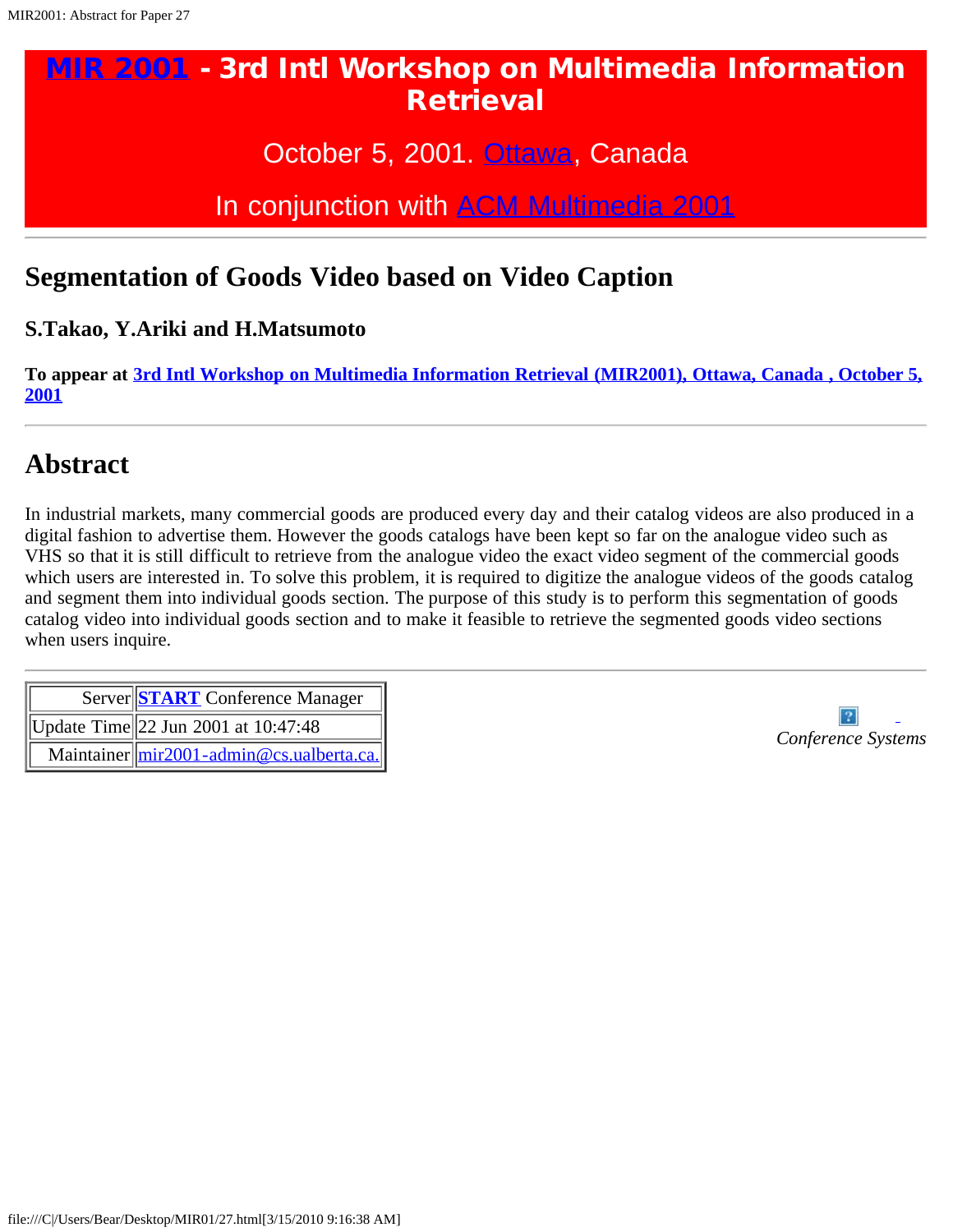October 5, 2001. [Ottawa,](javascript:if(confirm() Canada

In conjunction with [ACM Multimedia 2001](javascript:if(confirm()

#### <span id="page-18-0"></span>**Feature Extraction and Content Analysis for Sports Videos Annotation**

**J. Assfalg, M. Bertini, C. Colombo, A. Del Bimbo**

**To appear at [3rd Intl Workshop on Multimedia Information Retrieval \(MIR2001\), Ottawa, Canada , October 5,](#page-0-1) [2001](#page-0-1)**

## **Abstract**

This paper illustrates an approach to semantic video annotation in the specific context of sports videos. Videos are automatically annotated according to elements of visual content at different layers of semantic significance. Unlike previous approaches, videos can include several different sports and can also be interleaved with non sport shots. Each shot is decomposed into its visual and graphic content elements, including foreground and background, objects, text captions, etc. Several different low-level visual primitives are combined together by domain-specific rules in order to capture semantic content at a higher level of significance. Results of experiments on typical sports videos are presented and discussed.

| Server START Conference Manager                                                                                                                             |
|-------------------------------------------------------------------------------------------------------------------------------------------------------------|
| Update Time  22 Jun 2001 at $10:47:48$                                                                                                                      |
| Maintainer $\frac{m r 2001 - \text{ad} \cdot m \omega}{\text{c} \cdot \text{c} \cdot \text{c} \cdot \text{c} \cdot \text{c} \cdot \text{d} \cdot \text{c}}$ |

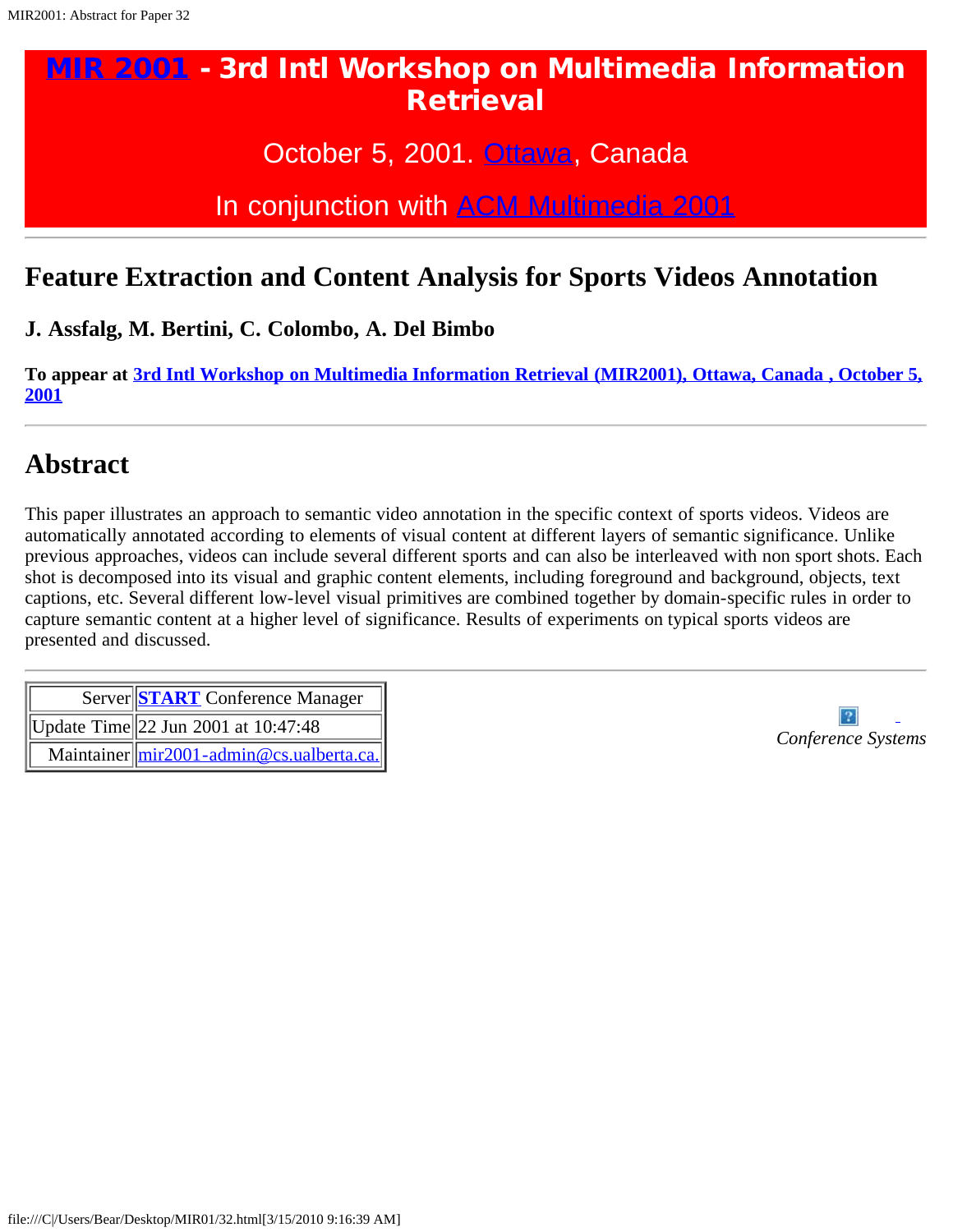October 5, 2001. [Ottawa,](javascript:if(confirm() Canada

In conjunction with [ACM Multimedia 2001](javascript:if(confirm()

## <span id="page-19-0"></span>**Detection of Identical Events from Broadcasted Sports Video by Comparing Camera Works**

**Yukinobu Yasugi, Noboru Babaguti, Tadahiro Kitahasi**

**To appear at [3rd Intl Workshop on Multimedia Information Retrieval \(MIR2001\), Ottawa, Canada , October 5,](#page-0-1) [2001](#page-0-1)**

## **Abstract**

If identical events in the video stream can be recognized, it will become useful information for organizing continuous media. In broadcasted sports video, there are scenes called ``replay'' which include important events identical to the live scenes. In this paper, we propose a new method for detection of identical events by analyzing and matching of the live and replay scenes for broadcasted video of American football. The proposed method pays attention to camera works, because we consider that the works of different cameras that track identical events may move in a similar way. The basic experimental results show that this method is effective for detection of identical events.

| Server START Conference Manager                     |
|-----------------------------------------------------|
| Update Time  22 Jun 2001 at $10:47:48$              |
| Maintainer $\text{Imir2001}$ -admin@cs.ualberta.ca. |